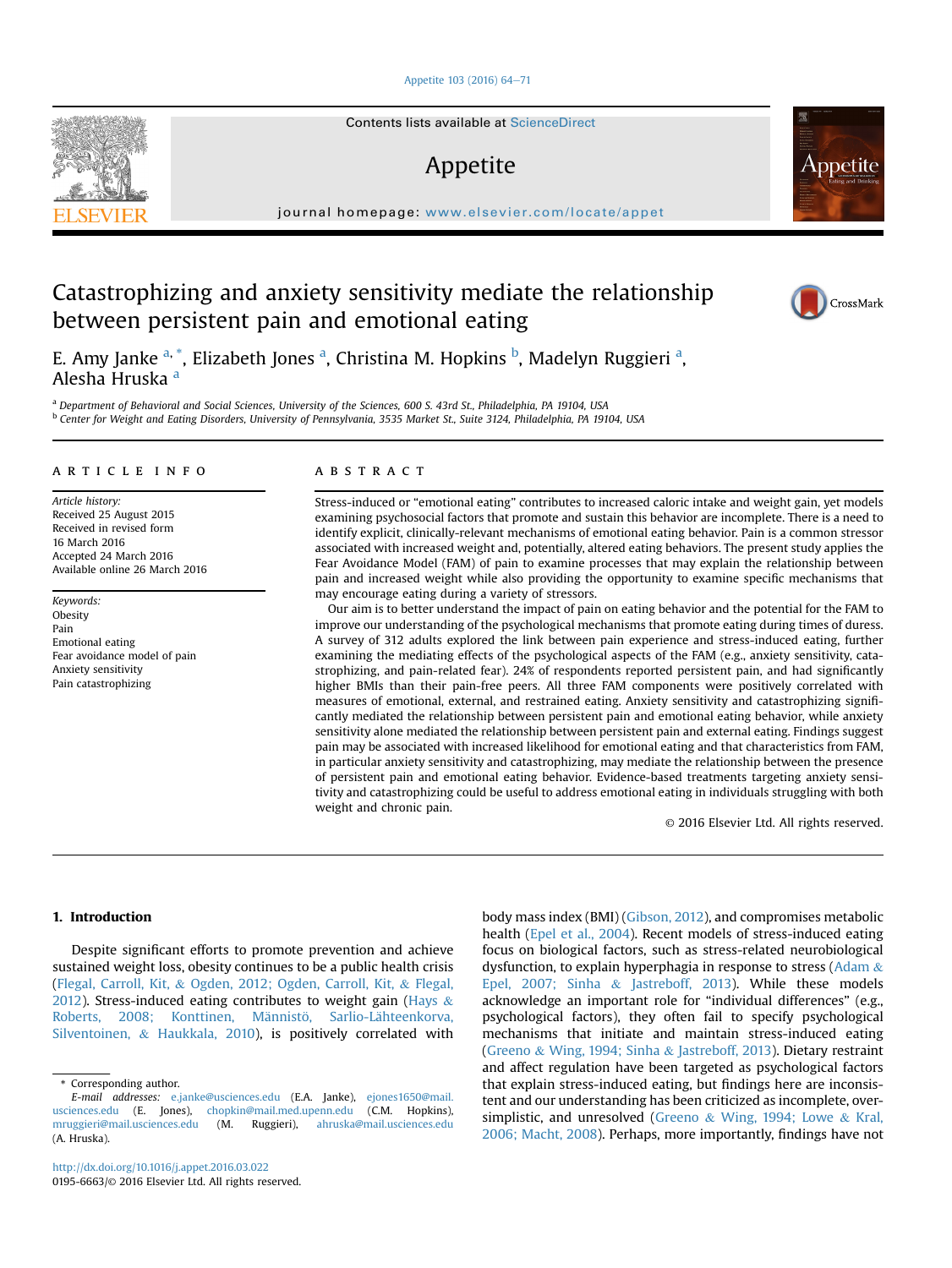offered clear guidance for intervention approaches that can be integrated into behavioral treatments for obesity. Researchers and clinicians in the area have called for the identification of explicit, clinically-relevant mechanisms of stress-induced eating (Epel, Stoney, Czajkowski, & Hunter, 2013; Greeno & Wing, 1994).

#### 1.1. Stress & eating behavior

While stress alters eating behavior, it does not do so unilaterally. In animal and human laboratory studies, both acute and chronic stress are associated with both decreased and increased caloric intake, the latter particularly when highly palatable foods are available (Adam & Epel, 2007; Gibson, 2012; Moore & Cunningham, 2012; Sinha & Jastreboff, 2013; Torres & Nowson, 2007). These conflicting results likely reflect individual variability in patterns of stress-related eating in the general population (Torres & Nowson, 2007). Prevalence estimates of stress-induced eating suggest approximately one-third to half of all individuals are prone to increases in intake during increasing stress, one-third to two-thirds report decreases in intake, and approximately one-quarter report no change (Gibson, 2012; Macht, 2008). While research has yet to describe characteristics associated with each of these subgroups, the variety in response (increasing consumption, decreasing consumption, no change) helps explains discrepant findings and is consistent with biological mechanisms of eating under stressors of varying intensities (Adam & Epel, 2007; Gibson, 2012; Sinha & Jastreboff, 2013; Torres & Nowson, 2007). Thus, while stressinduced eating has been identified as a risk factor for weight gain and obesity, we have yet to clearly identify the psychological vulnerabilities that promote stress-induced eating in individuals at risk for this behavior.

To date, attempts to characterize psychosocial mediators of stress-induced eating have largely focused on dietary restraint and affect regulation. Experimental evidence suggests a relationship between dietary restraint and stress-induced eating, as it appears those high in restraint appear more likely to engage in stressinduced eating (Conner, Fitter, & Fletcher, 1999; Habhab, Sheldon, & Loeb, 2009; Macht, 2008; O'Connor, Jones, Conner, McMillan, & Ferguson, 2008; Oliver, Wardle, & Gibson, 2000). However, restraint alone does not adequately explain stress-induced eating (Lowe & Kral, 2006). Without a clear understanding of who is vulnerable to the obesogenic effects of stress and, specifically, the mechanisms by which they may become vulnerable, we are insufficiently prepared to craft targeted, behavioral interventions to effectively treat stress-induced eating and reduce the morbidity associated with obesity.

# 1.2. Pain as a stressor that influences eating behavior

While a number of different stressors may trigger eating behavior (Sinha & Jastreboff, 2013), a growing body of evidence links the experience of pain with preference for high-calorie foods and caloric overconsumption (Janke & Kozak, 2012; Meleger, Froude, & Walker, 2014). Pain is a common stressor and a likely risk factor for obesity (Stone & Broderick, 2012), making it a particularly relevant target to examine in relation to stress-induced eating. Evidence supporting sweet- and fat-induced analgesia is robust and replicated, so much so that the administration of sucrose has become accepted standard practice for managing acute procedural pain in NICUs (Holsti & Grunau, 2010). However, far less is known about the impact of pain on eating behavior. If ingesting high-fat, high-sugar foods increases pain tolerance (as research suggests it does), then it is a reasonable hypothesis that humans may seek such foods to help them cope with experienced pain. For example, overweight individuals have demonstrated increases in reported stress and hunger ratings as well as serum levels of cortisol and ghrelin following a cold pressor pain task (Geliebter, Carnell, & Gluck, 2013), and similar findings have been demonstrated in obese samples (Gluck, Geliebter, Hung, & Yahav, 2004; Gluck, Yahav, Hashim, & Geliebter, 2014). However, caloric intake was not examined. Similarly, cross-sectional studies have demonstrated unhealthy patterns of eating including low levels of fruit and vegetable consumption and high intake of sugars and saturated fats in those with chronic pain disorders (Meleger et al., 2014), but such examinations lack experimental controls and detailed measurement.

#### 1.3. Fear avoidance model and relevance to eating behavior

The lack of research examining pain's influence on eating behavior is unfortunate. Individuals who become hyperphagic in response to pain may use food to cope when pain or other stressors occur, a pattern that leads to positive energy balance and, ultimately, weight gain, obesity, and increased pain and disability. Examining pain as a specific stressor that contributes to caloric overconsumption presents an additional opportunity to understand psychological mechanisms that encourage stress-induced eating more broadly. Specifically, the Fear-Avoidance Model (FAM) of pain outlines psychological mechanisms relevant to obesity outcomes and behavioral treatment approaches (Crombez, Eccleston, Van Damme, Vlaeyen, & Karoly, 2012; Leeuw et al., 2007; Vlaeyen & Linton, 2000). The successful application of the FAM to understand stress-induced eating would provide insight into mechanisms of weight gain that would allow for the development of more effective intervention approaches.

The Fear-Avoidance Model (FAM) of pain is a leading paradigm for understanding disability and chronicity associated with musculoskeletal pain, and has wide support in cross-sectional, longitudinal, and experimental research (Leeuw et al., 2007; Pincus, Smeets, Simmonds, & Sullivan, 2010). The FAM is a positive-feedback model that suggests two divergent sets of emotional, cognitive, and behavioral responses following acute pain. Depending on which responses are activated, an individual may either enter a cycle of confrontation coping or a cycle of exacerbated and ongoing pain and disability. The first occurs when acute pain is perceived as non-threatening and there is low fear and anxiety for the pain experienced, daily activities continue and functional ability is maintained. The second occurs when acute pain is interpreted catastrophically, pain-related fear and anxiety occur. Fear of pain promotes avoidant/escape behaviors, responses that can increase pain and worsen disability.

Pain catastrophizing, anxiety sensitivity, and pain related fear are often identified as primary concepts in the FAM. Pain catastrophizing is the cognitive element of a fear response during which pain is interpreted as extremely threatening. In the FAM, pain catastrophizing is seen as the precursor of pain-related fear. Catastrophic misinterpretations of the pain experience lead to an excessive fear of pain and fear of activities that may cause pain, fears that eventually may generalize to a fear of physical movement which leads to disuse, disability, and more pain. While many have identified the concept of anxiety sensitivity—a generalized fear of anxiety-related sensations due to the belief they may have harmful consequences—as important to the FAM, there is not yet consensus as to whether it contributes to the pain experience through its effects on fear of pain, through its effect on pain catastrophizing, or through other cognitive processes (Stewart & Asmundson, 2006).

Applying the FAM to examine stress-induced eating in response to pain may prove useful to understanding processes that influence increased caloric consumption in response to a variety of stressors. According to the FAM, psychological vulnerabilities (e.g.,